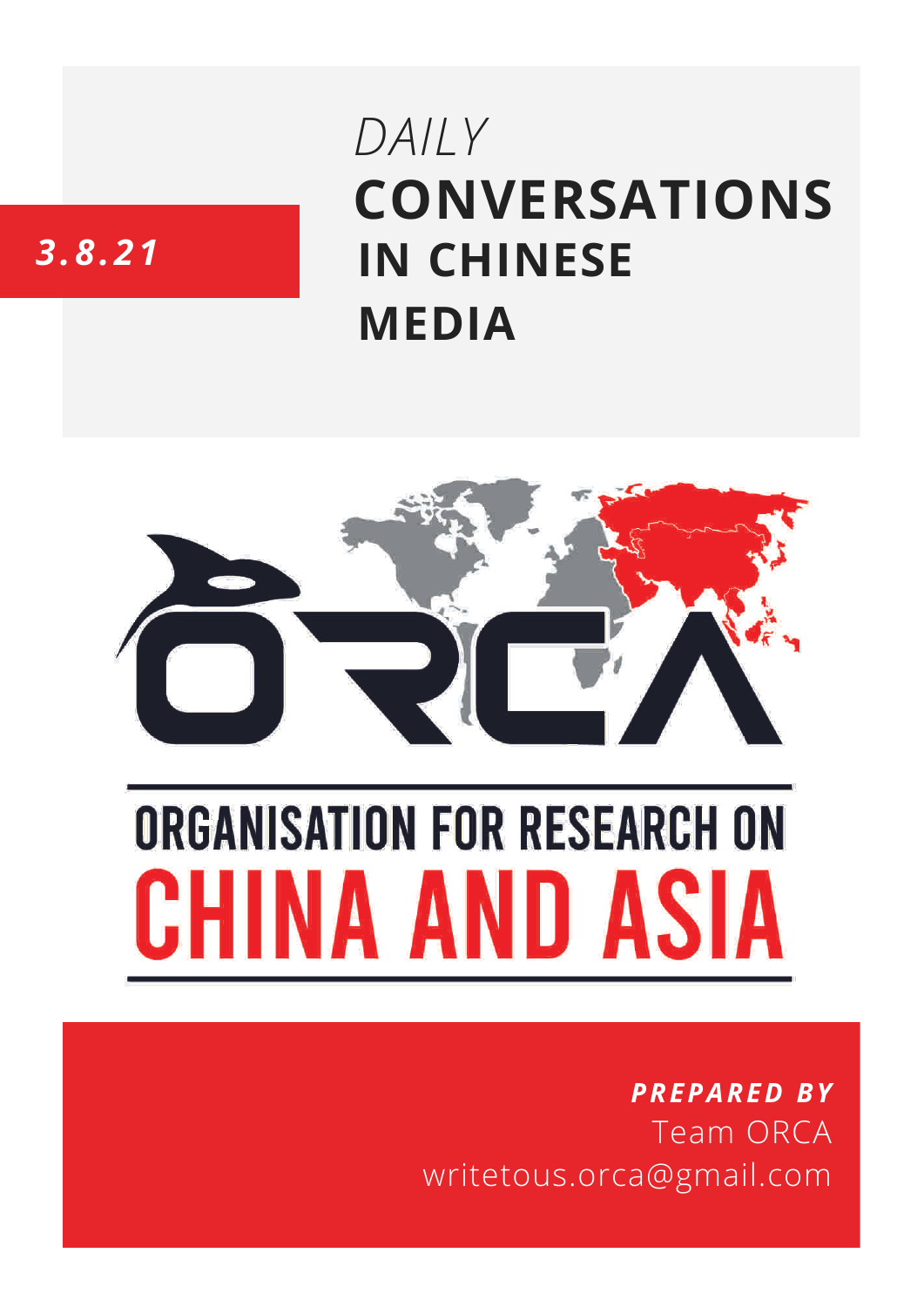#### **I. Social Media Chatter in China**

- *Weibo reports Zhang-Zhang on hunger strike:* Chinese twitter accounts have reported that Zhang Zhan, the first Chinese citizen journalist sentenced to jail for reporting the about the covid in February 2020, has been on hunger strike after refusing to plead guilty. According to her lawyer, she has been on a hunger strike since she was arrested. The police used a nasal feeding tube to force-feed her, so her limbs were also tied up for a long time. On 31.7.21 she was hospitalized and is in a very critical state.
- *J20s widely celebrated on Weibo:* On the occasion of PLA day, a picture was uploaded by the PLA with J20s lined up and widely shared on Weibo. Some jets have their numbering visible which might help in assessment of the total number of J-20's that China has (see Image 1).
- *Vaccination news doing rounds on Chinese twitter:* Documents uploaded by a Chinese twitter account suggests that Xicheng District in Beijing is planning to inoculate 12-17 age group with vaccines. The notice also says that the vaccine is safe for the age group 3-17.

#### **II. News in China**

- Wang Dongfeng, the Provincial Party Secretary, was on an inspection tour of Qinhuangdao city on 30.7.21. Beidaihe district (where the Beidaihe meetings are held) is located in Qinhuangdao City in Hebei province. Although the official media says that the inspection was to ensure the development of the city into a first-class tourist city, but he also inspected the safety and security aspects of the city.
- Huai Jinpeng has replaced Chen Baosheng as the Secretary of the Party Leadership Group of the Ministry of Education while Zhang Yuzhuo resigned as Chairman at Sinopec to replace Huai Jinpeng as Party Secretary of China Association for Science and Technology (CAST).
- People's Daily has carried a [lengthy](http://paper.people.com.cn/rmrb/html/2021-08/03/nw.D110000renmrb_20210803_2-01.htm) piece on the new guidelines on Strengthening the Legal Supervision of Procuratorial Organs in the New Era.
- People's Daily has [reported](http://paper.people.com.cn/rmrb/html/2021-08/03/nw.D110000renmrb_20210803_5-04.htm) on the State Council's new investigation team to assess the responses to the devastating flood in the central Chinese city of Zhengzhou. Xinhua English tells us that the team will be headed by the Ministry of Emergency Management and include officials and experts from relevant departments.